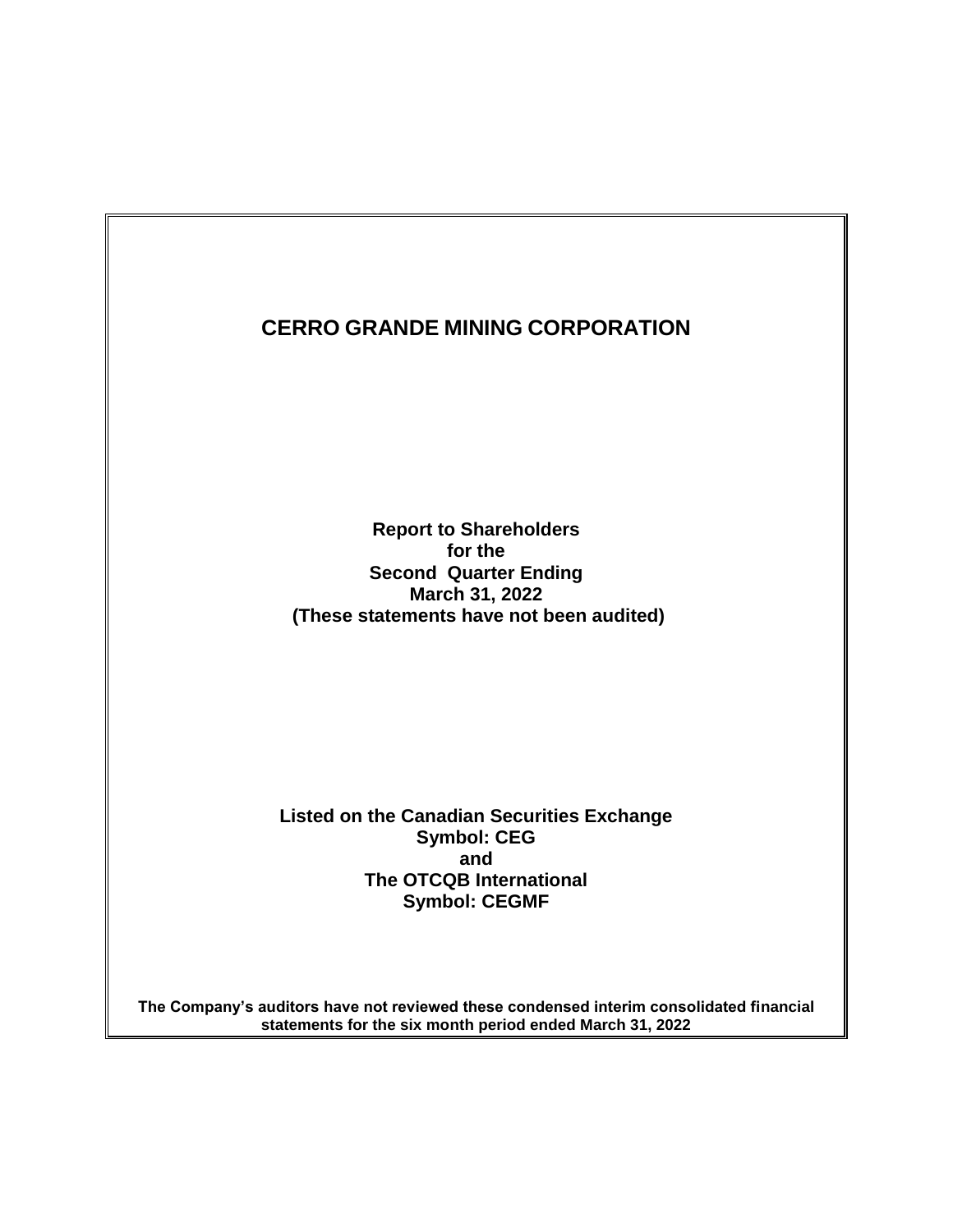Consolidated Statements of Financial Position

As at March 31, 2022 and September 30, 2021

(Expressed in thousands of U.S. dollars, except per share amounts)

|                                                |                | March 31,  | September 30,  |  |
|------------------------------------------------|----------------|------------|----------------|--|
|                                                | <b>Notes</b>   | 2022       | 2021           |  |
|                                                |                | \$         | \$             |  |
| <b>ASSETS</b>                                  |                |            |                |  |
| <b>Current assets</b>                          |                |            |                |  |
| Cash                                           |                | 4          | $\overline{7}$ |  |
| Receivables and advances                       | 4              | 18         | 37             |  |
| Recoverable taxes                              |                | 18         | 6              |  |
|                                                |                | 40         | 50             |  |
| Non-current assets                             |                |            |                |  |
| Pimenton project                               | 5              | 680        | 680            |  |
|                                                |                | 680        | 680            |  |
| <b>Total assets</b>                            |                | 720        | 730            |  |
| <b>LIABILITIES</b>                             |                |            |                |  |
| <b>Current liabilities</b>                     |                |            |                |  |
| Trade and other payables                       | 6              | 181        | 190            |  |
| Due to related parties                         | 11             | 1,591      | 1,207          |  |
| Other debt                                     | $\overline{7}$ | 256        | 249            |  |
|                                                |                | 2,028      | 1,646          |  |
| <b>Non-Current liabilities</b>                 |                |            |                |  |
| Long Term Debt                                 | 8              | 4,316      | 4,661          |  |
|                                                |                | 4,316      | 4,661          |  |
| <b>Total liabilities</b>                       |                | 6,344      | 6,307          |  |
| <b>SHAREHOLDES' DEFICIENCY</b>                 |                |            |                |  |
| Share capital                                  | 9              | 91,036     | 91,036         |  |
| Contributed surplus                            |                | 8,575      | 8,575          |  |
| <b>Deficit</b>                                 |                | (105, 235) | (105, 188)     |  |
| Total shareholders' deficiency                 |                | (5,624)    | (5, 577)       |  |
| Total liabilities and shareholders' deficiency |                | 720        | 730            |  |

Nature of operations and going concern assumption (Note 1)

Approved by the Board of Directors

### **(Signed) Paul J. DesLauriers** Chairman **(Signed) Peter Hogg CEO (interim) and CFO**

The accompanying notes form an integral part of these consolidated financial statements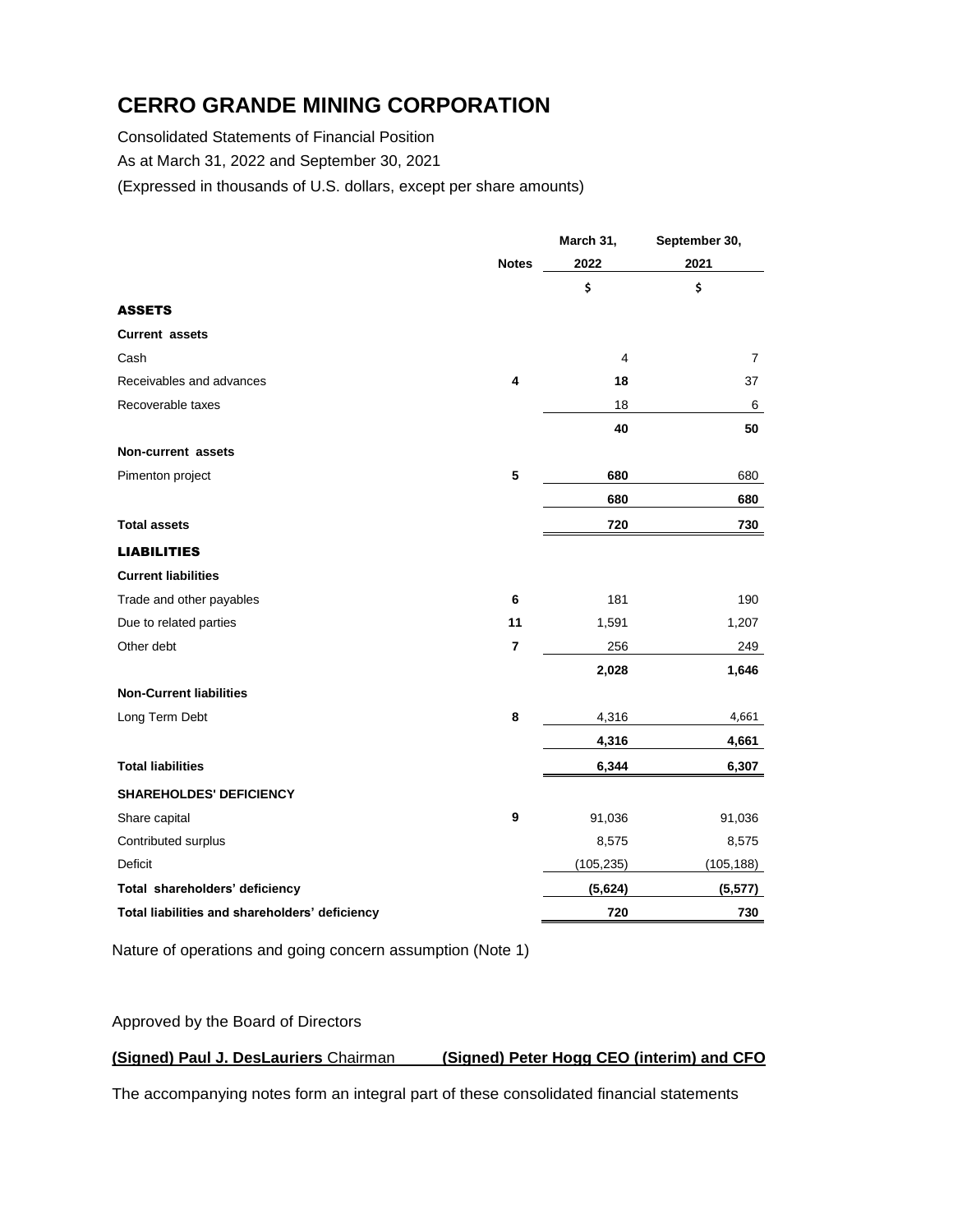Consolidated Statements of Income (Loss) and Other Comprehensive Income (Loss)

For the six month period ended March 31, 2022 and 2021

(Expressed in thousands of U.S. dollars, except per share amounts)

|                                                                      | Three months ended |             | Six months ended |             |
|----------------------------------------------------------------------|--------------------|-------------|------------------|-------------|
|                                                                      |                    | March 31,   |                  | March 31,   |
|                                                                      | 2022               | 2021        | 2022             | 2021        |
|                                                                      | \$                 | \$          | \$               | \$          |
| <b>Expenses</b>                                                      |                    |             |                  |             |
| General and administrative                                           | 213                | 895         | 334              | 1,115       |
| Foreign exchange                                                     | 20                 | 64          | 51               | (15)        |
| Interest                                                             | 4                  | 3           | 8                | 7           |
| Acretion expense (Note 8)                                            | 18                 | 18          | 37               | 37          |
| Unrealized gain on derivative liability                              | (378)              | 19          | (381)            | 91          |
|                                                                      | (123)              | 999         | 47               | 1,235       |
| Income (loss) and comprehensive income (loss) for<br>the year        | 123                | (999)       | (47)             | (1,235)     |
| Basic and diluted income (loss) per share                            | 0.00               | (0.00)      | (0.00)           | (0.00)      |
| Weighted average number of shares outstanding<br>- basic and diluted | 395,291,660        | 339,390,784 | 395,291,660      | 339,390,784 |

The accompanying notes are an integral part of these consolidated financial statements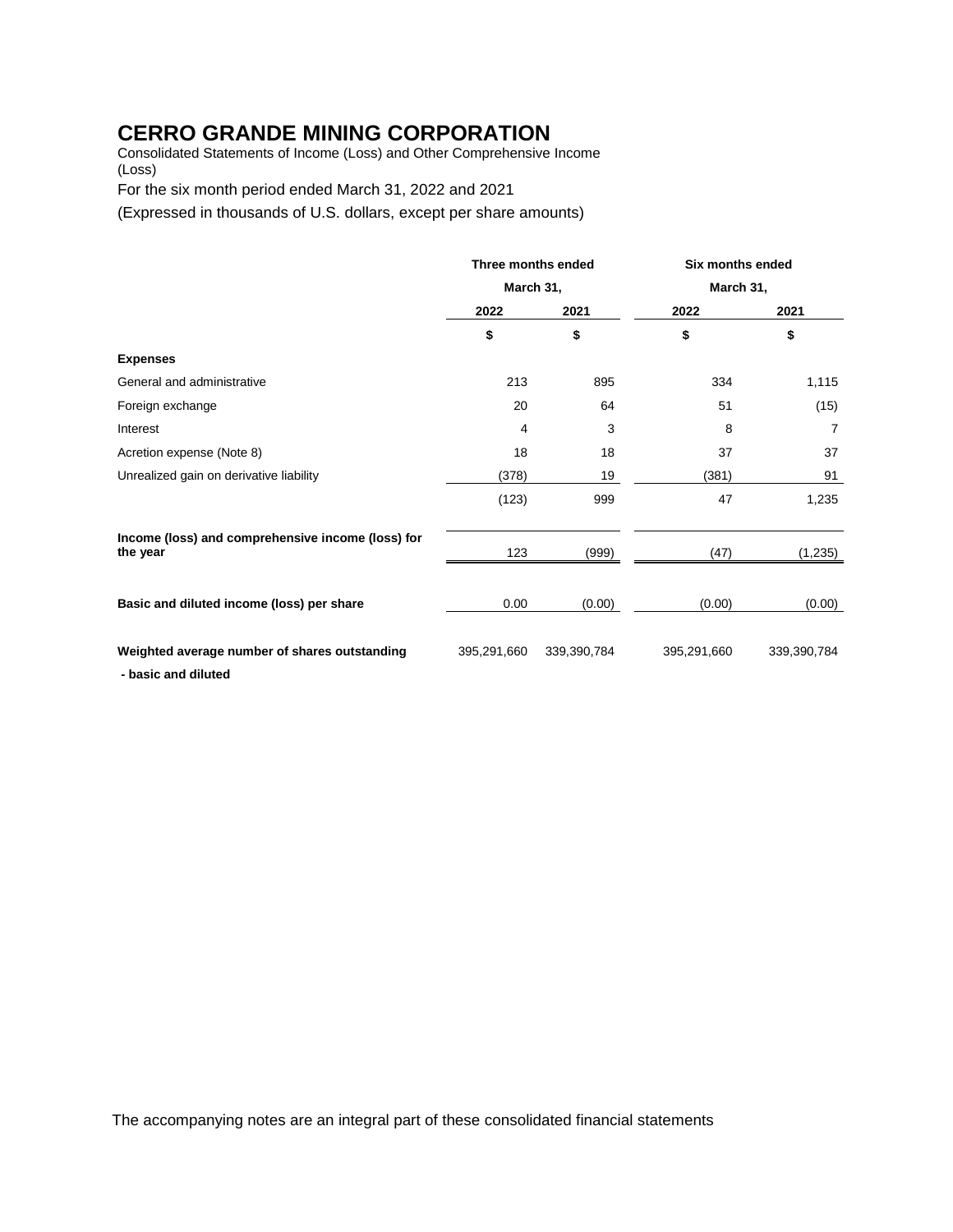Consolidated Statements of Changes in Shareholders' Deficiency For the six month period ended March 31, 2022 and 2021 (Expressed in thousands of U.S. dollars, except per share amounts)

|                                    | Share capital |        | Warrants       | <b>Contributed</b>       | <b>Convertible</b>       | <b>Deficit</b>           | <b>Total equity</b> |
|------------------------------------|---------------|--------|----------------|--------------------------|--------------------------|--------------------------|---------------------|
|                                    | Number of     | Amount |                | surplus                  | unsecured                |                          |                     |
|                                    | shares        |        |                |                          | debentures               |                          |                     |
| Balance - October 1, 2020          | 339,390,784   | 90,092 |                | 8,575                    | $\overline{\phantom{0}}$ | (104, 334)               | (5,667)             |
|                                    |               |        |                |                          |                          |                          |                     |
| Shares issued for Pimenton project | 44,055,102    | 1,694  | $\sim$         | $\overline{\phantom{a}}$ | $\blacksquare$           | $\overline{\phantom{a}}$ | 1,694               |
| Net loss                           |               |        | $\blacksquare$ | $\overline{\phantom{a}}$ | $\blacksquare$           | (1, 235)                 | (1, 235)            |
| <b>Balance - March 31, 2021</b>    | 383,445,886   | 91,786 | ٠              | 8,575                    |                          | (105, 569)               | (5,208)             |
| Balance - October 1, 2021          | 396,429,993   | 91,036 | $\blacksquare$ | 8,575                    | $\sim$                   | (105, 188)               | (5, 577)            |
| Net loss                           |               |        |                |                          | $\blacksquare$           | (47)                     | (47)                |
| <b>Balance - March 31, 2022</b>    | 396,429,993   | 91,036 | $\blacksquare$ | 8,575                    | ٠                        | (105, 235)               | (5,624)             |

The accompanying notes form an integral part of these consolidated financial statements.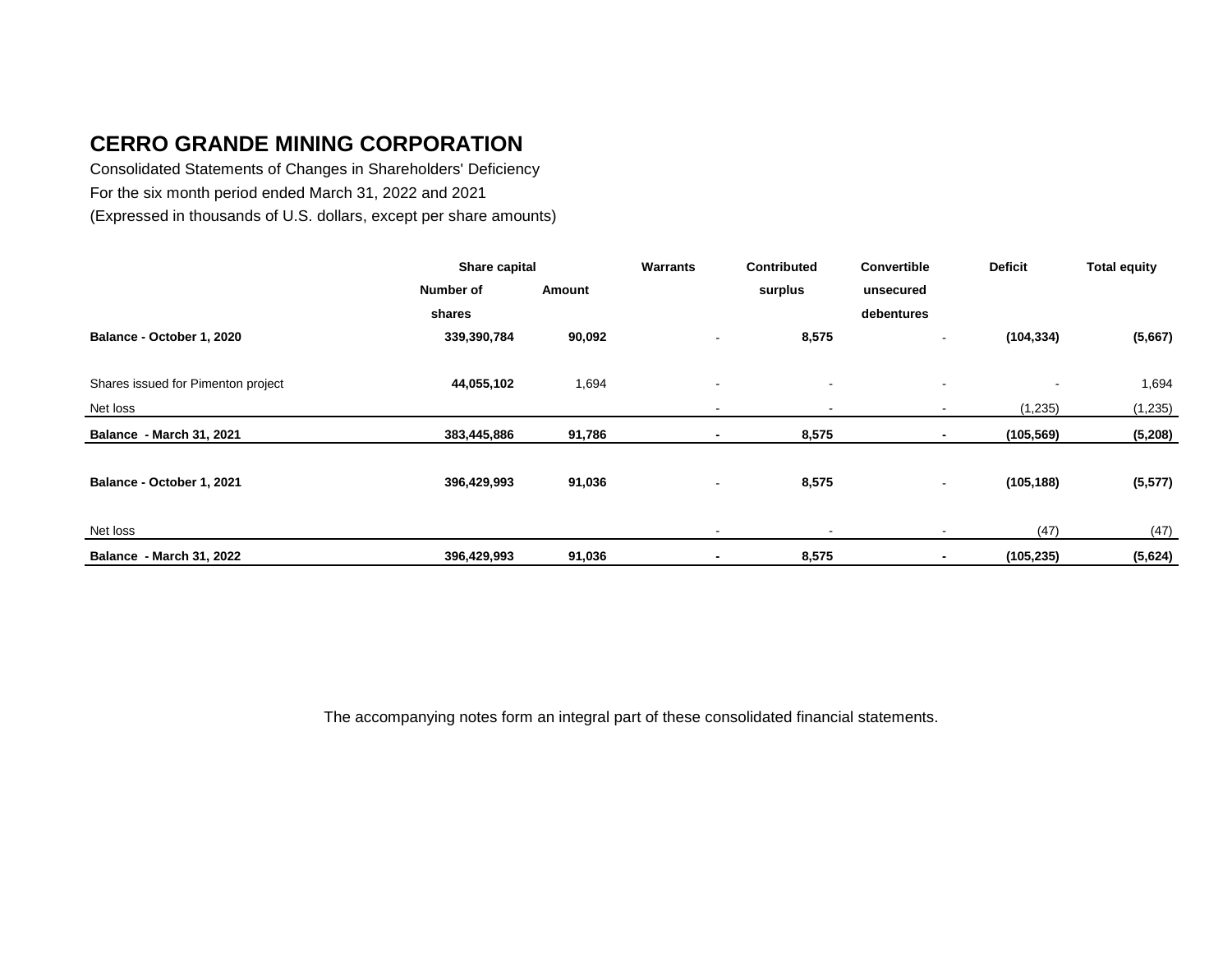Consolidated Statements of Cash Flows

For the six month period ended March 31, 2022 and 2021

(Expressed in thousands of U.S. dollars, except per share amounts)

|                                                | Three months ended |           | <b>Six months ended</b> |           |
|------------------------------------------------|--------------------|-----------|-------------------------|-----------|
|                                                | March 31,          | March 31, | March 31,               | March 31, |
|                                                | 2022               | 2021      | 2022                    | 2021      |
| <b>Operating Activities</b>                    | \$                 | \$        | \$                      | \$        |
| Net income (loss) for the period               | 123                | (999)     | (47)                    | (1, 235)  |
| Items not involving cash:                      |                    |           |                         |           |
| Accrued interest                               | 4                  | 4         | 7                       | 7         |
| Accretion of convertible debentures            | 18                 | 18        | 37                      | 37        |
| Unrealized (gain) loss on derivative liability | (378)              | 19        | (381)                   | 91        |
|                                                | (233)              | (958)     | (384)                   | (1, 100)  |
| Change in non-cash working capital             | 4                  | (12)      | (3)                     | 61        |
| Net cash used by operating activities          | (229)              | (970)     | (387)                   | (1,039)   |
| <b>Financing activities</b>                    |                    |           |                         |           |
| Due to related parties                         | 228                | 359       | 384                     | 428       |
| (Repayment)/Forgiveness of debt                |                    | 601       |                         | 601       |
| Net cash provided by financing activities      | 228                | 960       | 384                     | 1,029     |
| Decrease in cash                               | (1)                | (10)      | (3)                     | (10)      |
| Cash - Beginning of period                     | 5                  | 15        | 7                       | 15        |
| Cash - End of period                           |                    | 5         |                         | 5         |

The accompanying notes form an integral part of these consolidated financial statements.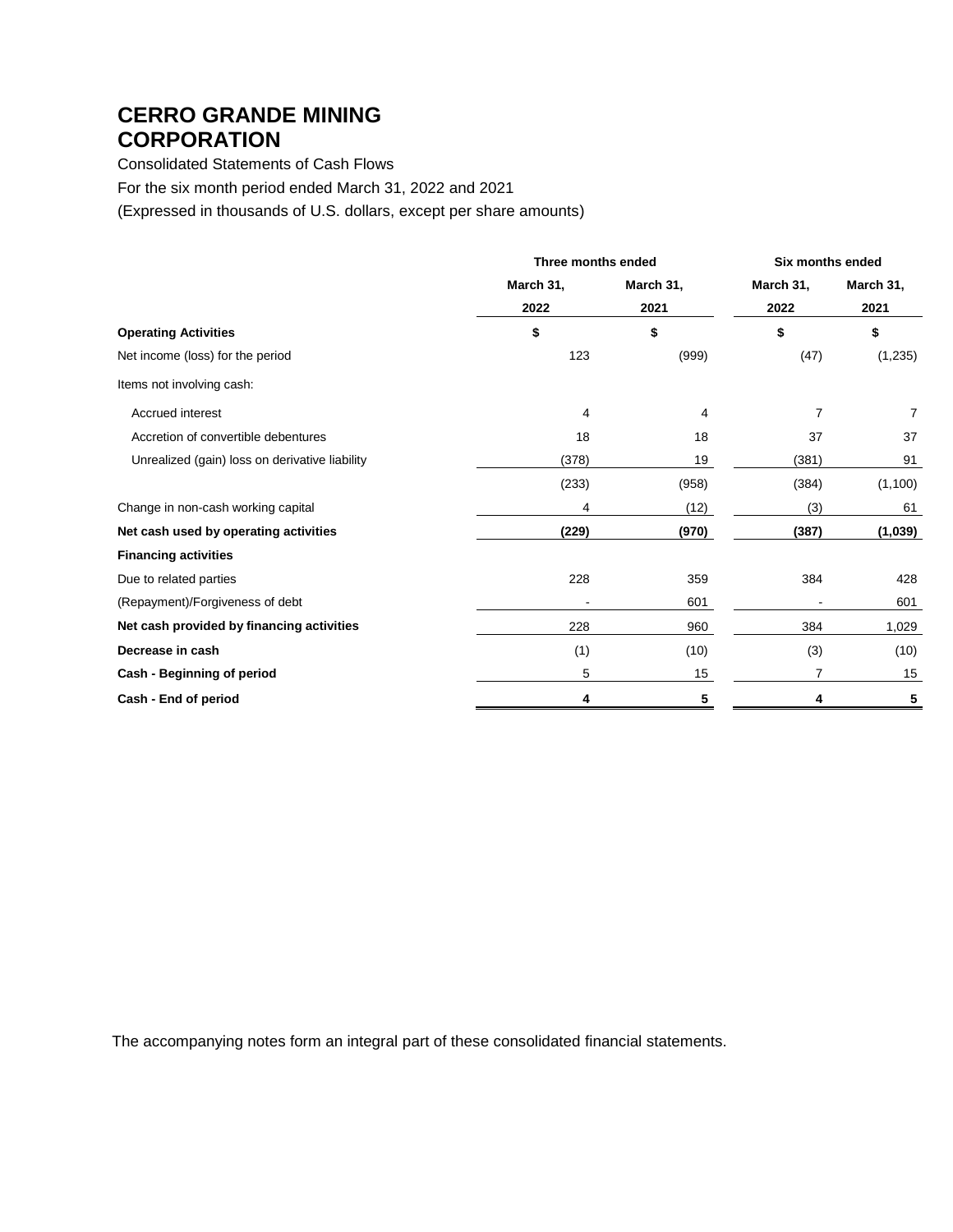#### **1. NATURE OF OPERATIONS AND GOING CONCERN ASSUMPTION**

Cerro Grande Mining Corporation (the "Company" or "CEG") and its subsidiaries is a mining, exploration and development company, which produced gold, silver and copper, with operations mainly in Chile. The Company is incorporated under the Canada Business Corporations Act, and its common shares are listed on the Canadian Securities Exchange ("CSE") trading under the symbol "CEG" and on the OTCQB trading under the symbol "CEGMF". The Company is domiciled in Canada and the address of its records office is 1 King Street West, Suite 4009, Toronto, ON, M5H 1A1, Canada. The registered office is 1810 University Avenue, Suite 800, Toronto, ON M5H 2X7, Canada.

These consolidated financial statements have been prepared on a going concern basis, which contemplates, that the Company will continue in operations for the near future and will be able to realize its assets and discharge its liabilities in the normal course of business. As at March 31, 2022, the Company has a working capital deficit of \$1,988 (2021 – deficit \$ 1,842).

With the bankruptcy of its only cash generating entity (Minera Pimentón) during the year ended September 30, 2017, the certainty of future profitability and availability of sources of additional financing cannot be assured at this time and accordingly, these material uncertainties cast significant doubt about the Company's ability to continue as a going concern. The consolidated financial statements do not include adjustments to the carrying values and classifications of recorded assets, liabilities, related revenues, and expenses that would be necessary should the Company be unable to continue as a going concern and those adjustments may be material.

In March 2020, the World Health Organization declared coronavirus COVID-19 a global pandemic. This contagious disease outbreak, which has continued to spread, and any adverse public health developments, has adversely affected workforces, economies, and financial markets globally, potentially leading to an economic downturn. It is not possible for the Company to predict the duration or magnitude of the adverse results of the outbreak and its effects on the Company's business or results of operations this time.

#### **2. BASIS OF PRESENTATION**

#### **a) Statements of compliance**

These unaudited condensed interim consolidated financial statements are expressed in thousands of US dollars and have been prepared in compliance with International Financial Reporting Standards ("IFRS") as issued by the International Standards Board ("IASB") including IAS34 Interim Financial Reporting. The condensed interim consolidated financial statements should be read in conjunction with the Company's annual consolidated financial statements for the year ended September 30, 2021, which have been prepared in accordance with IFRS as issued by the IASB. The accounting policies and the application adopted are consistent with those disclosed in Note 3 to the Company's consolidated financial statements for the year ended September 30, 2021 except as described below. The preparation of condensed interim consolidated financial statements requires management to make judgments, estimates and assumptions that affect the application of policies and reported amounts of assets, liabilities and expenses. All financial information presented in USD has been rounded to the nearest thousand unless otherwise stated.

The Board of Directors approved the consolidated financial statements on May 30, 2022.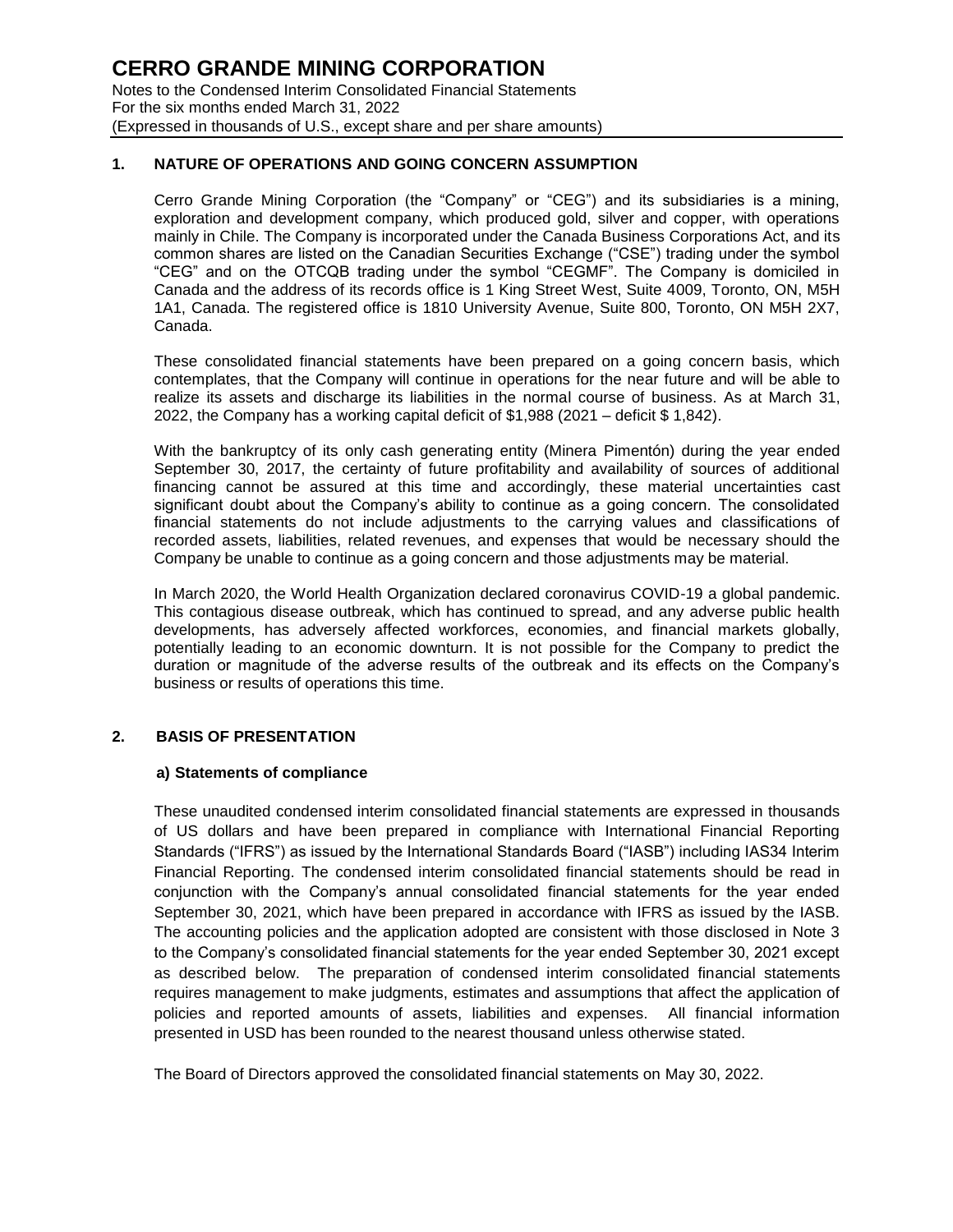Notes to the Consolidated Financial Statements For the years ended September 30, 2021 and 2020 (Expressed in thousands of U.S., except share and per share amounts)

### **2. BASIS OF PRESENTATION** – (*Continued)*

#### **b) Basis of preparation**

These consolidated financial statements have been prepared under the historical cost basis, except for certain financial assets and liabilities that are measured at fair value through profit and loss including derivative instruments. In addition, these financial statements have been prepared using the accrual basis of accounting, except for cash flow information. All amounts are expressed in thousands of US dollars, except share and per share amounts.

#### **c) Use of estimates and judgements**

The preparation of financial statements in conformity with IFRS requires the Company to make estimates and assumptions that affect the reported amounts of assets and liabilities and disclosure of contingent assets and liabilities at the date of the consolidated financial statements and the reported amounts of revenues and expenses during the reporting period. The Company also makes estimates and assumptions concerning the future. The determination of estimates requires the exercise of judgement based on various assumptions and other factors such as historical experience and current and expected economic conditions. Actual results could differ from those estimates.

i) Significant judgements in applying accounting policies

The areas which require management to make significant judgements in applying the Company's accounting policies in determining carrying values include, but are not limited to:

a) Taxes

The Company is subject to income taxes in various jurisdictions. Significant judgment is required in determining the provision for income taxes, due to the complexity of legislation. There are many transactions and calculations for which the ultimate tax determination is uncertain during the ordinary course of business.

b) Pimenton Project

The carrying value and recoverability of the Pimenton project requires management to make certain estimates, judgements and assumptions about the project. Management considers the economics of the project, including the latest resources prices and the long-term forecasts, and the overall economic viability of the project. Management has assessed these indicators and does not believe an impairment provision is required.

ii) Significant accounting estimates and assumptions

The areas which require management to make significant estimates and assumptions in determining carrying values include, but are not limited to:

a) Deferred taxes

The Company recognizes the deferred tax benefit related to deferred income and resource tax assets to the extent recovery is probable. Assessing the recoverability of deferred income tax assets requires management to make significant estimates of future taxable profit. To the extent that future cash flows and taxable profit differ significantly from estimates, the ability of the Company to realize the net deferred tax assets recorded at the statement of financial position date could be impacted. In addition, future changes in tax laws could limit the ability of the Company to obtain tax deductions in future periods from deferred income and resource tax assets.

b) The valuation of an equity conversion option derivative is subject to estimation at the date of issuance and at each reporting period using pricing models such as the Black-Scholes option.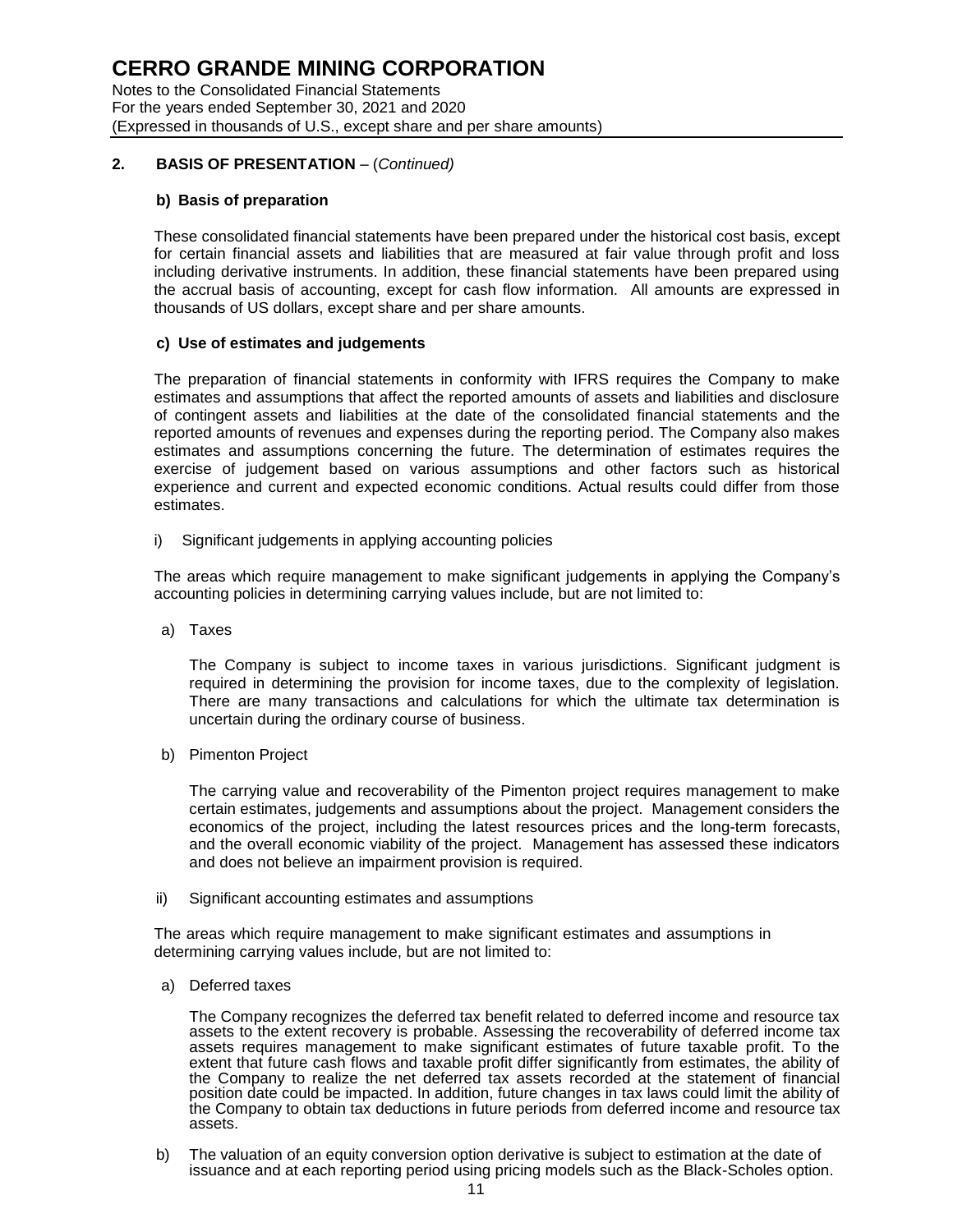#### **2. BASIS OF PRESENTATION** – (*Continued)*

valuation model. The option valuation model requires the input of highly subjective assumptions including the expected share price volatility. Such subjective input assumptions can materially affect the calculated fair value.

#### **3. SUMMARY OF SIGNIFICANT ACCOUNTING POLICIES**

The significant accounting policies used in the preparation of these consolidated financial statements are described below:

#### **a) Basis of consolidation**

These consolidated financial statements include the accounts of the Company and its subsidiaries. All intercompany balances, transactions, income and expenses, and profits or losses have been eliminated on consolidation. The Company consolidates subsidiaries where they have the ability to exercise control. Control exists when an investor is exposed, or has rights, to variable returns from its involvement with an investee and has the ability to affect those returns through its power over the investee.

#### **b) Foreign currency translation and transactions**

The Company presents its financial statement in U.S. dollars. This is also the functional currency of CEG and its subsidiaries.

The Company's foreign currency transactions and balances denominated in foreign currencies are translated into the Company's functional currency, the U.S. dollar, as follows:

Foreign currency transactions are translated into the functional currency using exchange rates prevailing at the dates of the transactions or valuation where items are re-measured. Foreign exchange gains and losses resulting from the settlement of such transactions and year-end translation of monetary items are recognized in the statement of loss and other comprehensive loss under "Foreign exchange".

#### **c) Cash and cash equivalents**

Cash and cash equivalents include cash on hand, deposits held with banks and other short-term liquid investments with original maturities of three months or less, which are subject to an insignificant risk of changes in value except for foreign exchange risk. As at March 31, 2022 and 2021, the Company does not hold any cash equivalents.

#### **d) Financial instruments**

#### Financial assets

Financial assets are classified as either financial assets at fair value through profit or loss, amortized cost, or fair value through other comprehensive income. The Company determines the classification of its financial assets at initial recognition.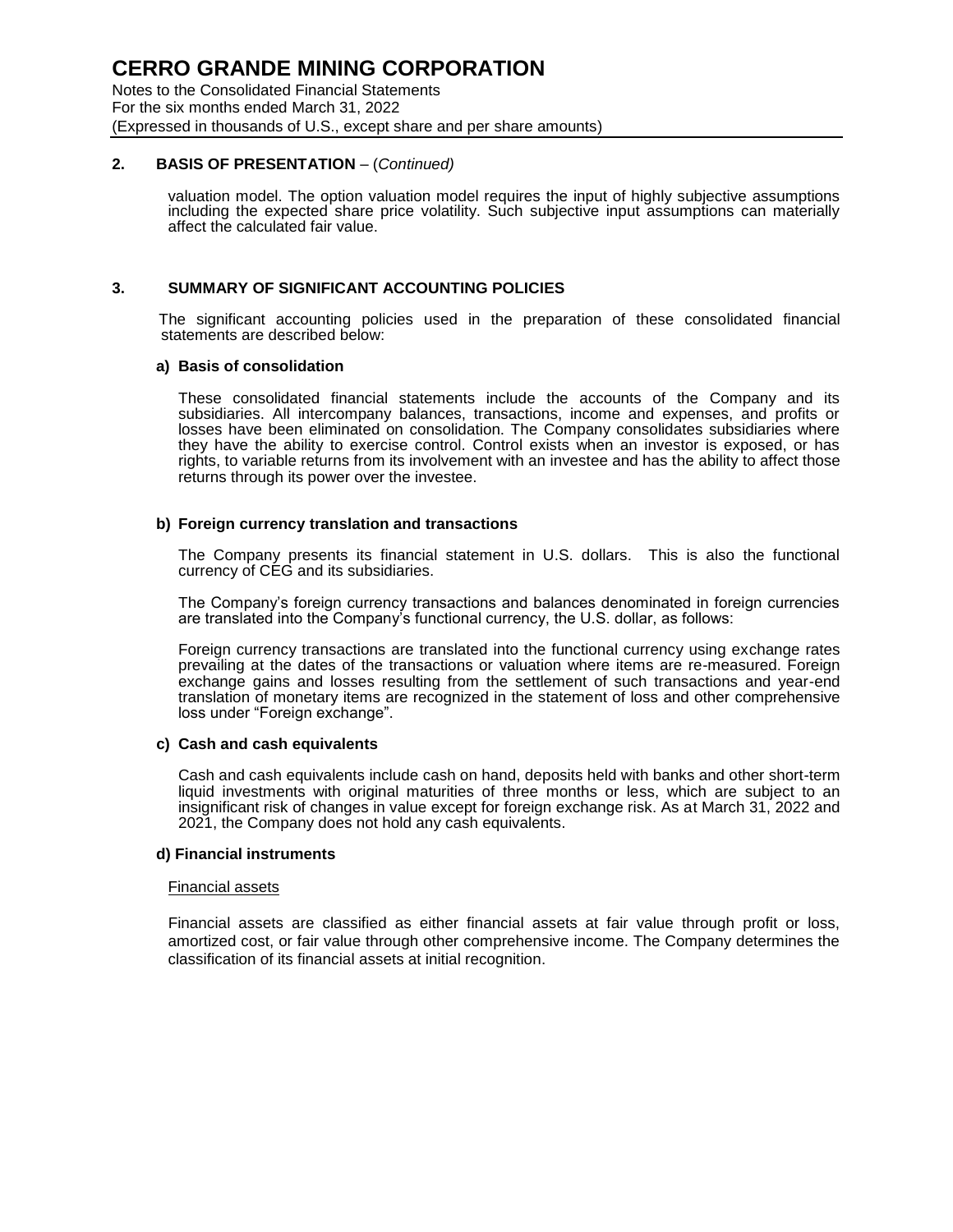### **3. SUMMARY OF SIGNIFICANT ACCOUNTING POLICIES** (Continued)

Fair value through profit or loss ("FVTPL") - financial assets are classified in this category if they are a derivative instrument, an equity instrument for which the Company has not made the irrevocable election to classify as fair value through other comprehensive income ("FVTOCI"), or a debt instrument that is not held within a business model whose objective includes holding the financial assets in order to collect contractual cash flows that are solely payments of principal and interest. Gains and losses arising from changes in fair value are recognized in profit and loss. The Company's cash is recorded at FVTPL.

*Amortized cost* – financial assets are classified as measured at amortized cost if both of the following criteria are met and the financial assets are not designated as FVTPL: 1) The objective of the Company's business model for these financial assets is to collect their contractual cash flows; and 2) the assets contractual cash flow represents solely payments of principal and interest.

The Company's receivables are recorded at amortized cost.

#### *Impairment of financial assets*

The Company assesses all information available, including on a forward-looking basis, the expected credit losses associated with its assets carried at amortized cost. The impairment methodology applied depends on whether there has been a significant increase in credit risk. To assess whether there is a significant increase in credit risk, the Company compares the risk of a default occurring on the asset as the reporting date, with the risk of default as at the date of initial recognition, based on all information available, and reasonable and supportive forward-looking information.

#### Financial liabilities

The Company classifies its financial liabilities into one of two categories, depending on the purpose for which the liability was incurred. The Company's accounting policy for each category is as follows:

*Fair value through profit or loss* - This category comprises derivatives, or liabilities acquired or incurred principally for the purpose of selling or repurchasing it in the near term. They are carried in the statement of financial position at fair value with changes in fair value recognized in profit and loss.

*Amortized cost:* This category includes trade and other payables, due to related parties and other debt and long term debt, which are recognized at amortized cost.

Convertible Debenture: On the issue of a convertible debenture, the Company determines whether the financial instrument is a compound instrument or a hybrid instrument. In a compound instrument, the fair value of the liability component is determined by discounting the contractual future cash flows using a market rate for a non-convertible instrument with similar terms. In a hybrid instrument , the fair value of the liability component is the residual value of the proceeds after the equity conversion option derivative fair value is determined unless the entire convertible financial instrument is designated as a financial liability at FVTPL, in which case, the entire convertible financial instrument is measured at fair value.

Subsequent to initial recognition, the Company measures the debt component of both a compound and a hybrid financial instrument at amortized cost using the effective interest method. The equity component of a compound financial instrument is not re-measured subsequent to initial recognition. The equity conversion option of a hybrid financial instrument is marked to market at the reporting date and changes to the fair value are charged or credited to profit and loss.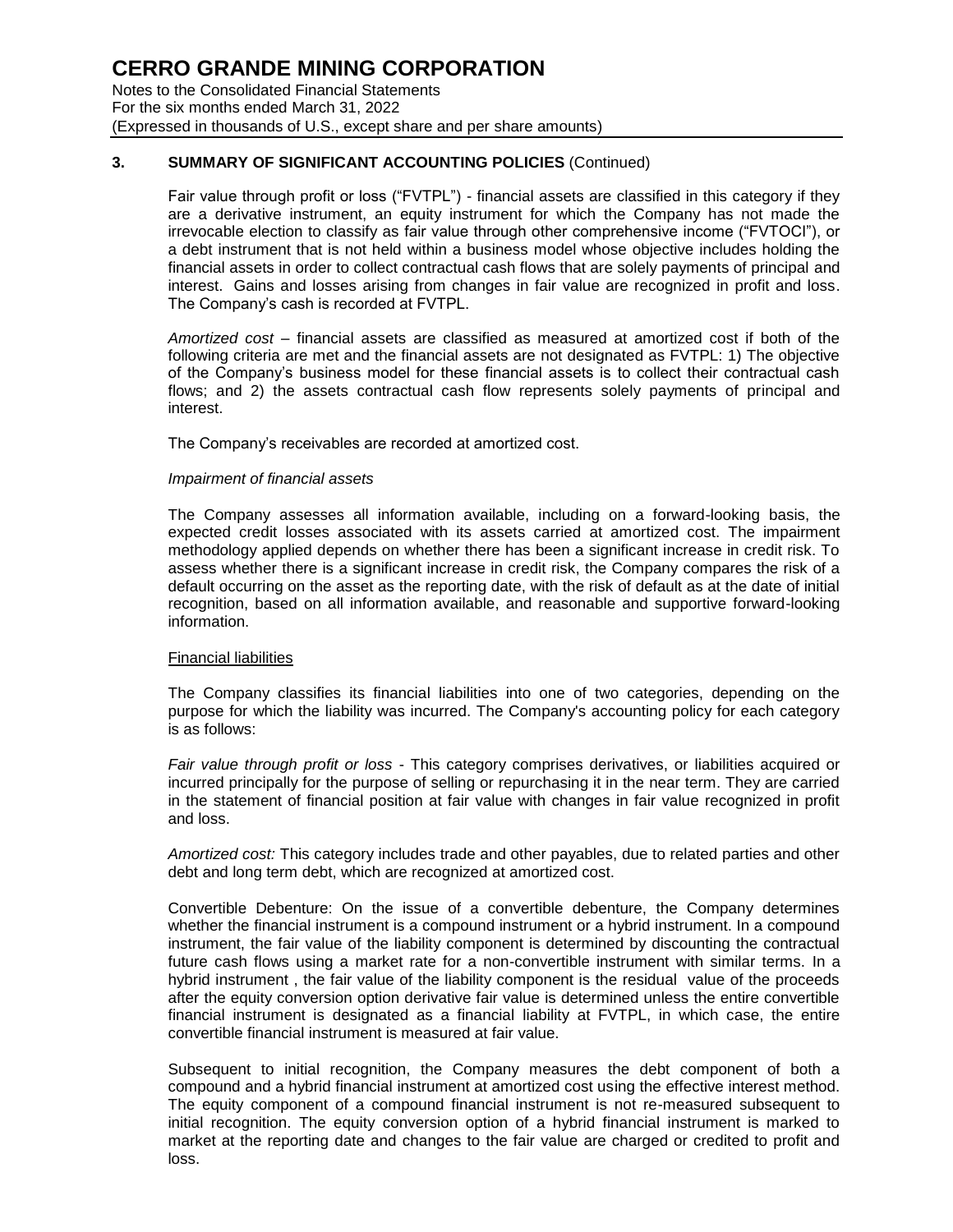Notes to the Condensed Interim Consolidated Financial Statements For the six months ended March 31, 2022

(Expressed in thousands of U.S., except share and per share amounts)

### **4. RECEIVABLES AND ADVANCES**

|                          | March 31, | September 30, |  |
|--------------------------|-----------|---------------|--|
|                          | 2022      | 2021          |  |
|                          | \$        | \$            |  |
| <b>Sundry Debtors</b>    | 18        | 30            |  |
| Advances                 | 0         |               |  |
| <b>Total receivables</b> | 18        | 37            |  |

The Company has no trade receivables for the periods presented.

#### **5. PIMENTON PROJECT**

| March 31, | September 30, |
|-----------|---------------|
| 2022      | 2021          |
| \$        | \$            |
| 680       | 680           |
| 680       | 680           |
|           |               |

The Company's subsidiary Minera Til Til Spa signed an Asset Purchase Agreement (the "APA") with Minera Tamidak Limitada ("Tamidak"), a private Chilean company owned by the family of a former director and significant shareholder. Under the terms of the APA, the Company can acquire, at its option, certain assets, rights and obligations of Tamidak relating to the Pimenton Copper Gold Mining Project for an aggregate of 3,900,000,000 Chilean pesos payable in three installments. The Company paid the first installment under the APA through the issuance of 44,055,102 common shares of the Company with a fair valued of \$680. The remaining payments, each of which are 1,300,000,000 Chilean pesos payable in cash or common shares of the Company, at Tamidak's option, are due June 1, 2022 and December 1, 2023 respectively. Certain of the assets relating to the Pimenton Copper Gold Mining Project are subject to royalty agreements with a company owned by the family of a former director and significant shareholder of the Company and a company controlled by a director of the Company.

### **6. TRADE AND OTHER PAYABLES**

Details are as follows:

|                                        | March 31, | September 30, |
|----------------------------------------|-----------|---------------|
|                                        | 2022      | 2021          |
|                                        | \$        | S             |
| Trade payables                         | 116       | 130           |
| Other payables and accrued liabilities | 65        | 60            |
| Total trade and other payables         | 181       | 190           |
|                                        |           |               |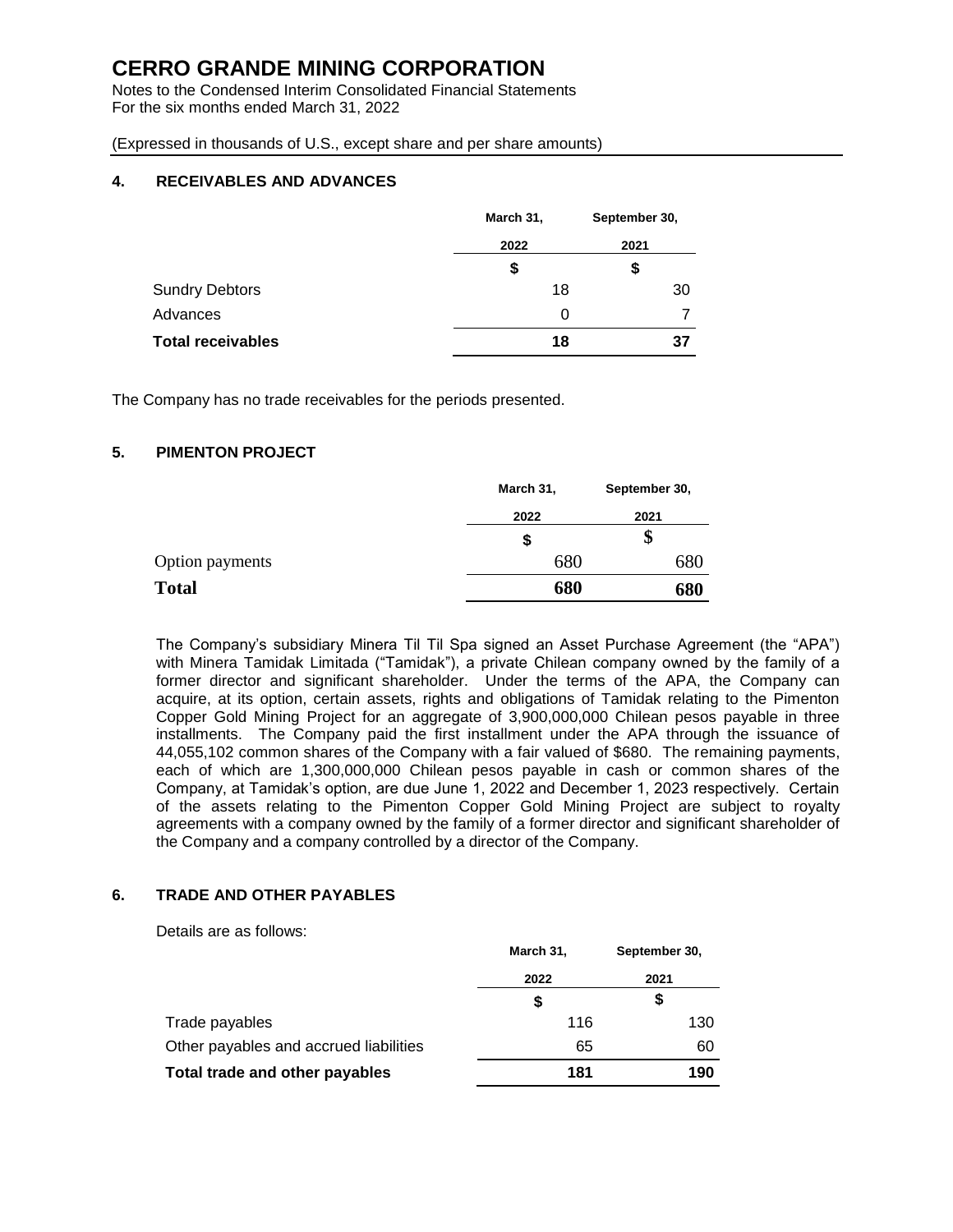Notes to the Condensed Interim Consolidated Financial Statements For the six months ended March 31, 2022

(Expressed in thousands of U.S., except share and per share amounts)

### **7. OTHER DEBT**

|                       | March 31, | September 30,  |
|-----------------------|-----------|----------------|
|                       | 2022      | 2021           |
|                       | \$        | \$             |
| Gold loan (a & b)     | 256       | 249            |
|                       | 256       | 249            |
| Less: Current portion | (256)     | (249)          |
| Long-term Debt        | ٠         | $\blacksquare$ |

Interest paid by the Company was \$nil for the period ended March 31, 2022 (2021 - \$nil).

a) On November 5, 2014, the Company issued a debenture for \$100 with a maturity date of November 5, 2017 related to a "Gold Loan" agreed to by the parties for an equivalent amount. The debenture bears a fixed annual interest rate of 10% on the outstanding principal amount and is payable on a quarterly basis on the 5th day of February, May, August and November of each year. The payment of the principal is semi-annually on May 6 and November 6 of each year plus the difference in the average gold price per ounce in excess of \$ 1,057 per ounce multiplied by 15.77 ounces of gold. The payment of this excess requires that the Company sell greater than 250 ounces of gold bullion from the Pimenton Mine for a 60 day period prior to repayment. As at March 31, 2022, this loan is in default.

The balance of the Gold Loan at March 31, 2022 is \$25 (2021 - \$23). The derivative liability associated with the fluctuation of the price of gold in the contract as at March 31, 2022 is \$nil  $(2021 - $nii)$ .

b) On August 22, 2016, the Company issued a second debenture for \$200 with a maturity date of August 22, 2019 related to a "Gold Loan" agreed to by the parties for an equivalent amount. The Company incurred transaction costs on this loan of \$14. The debenture bears a fixed annual interest rate of 8% on the outstanding principal amount and is payable on a quarterly basis on the 25th day of February, May, August and November of each year. The payment of the principal is semi-annually on Feb 25 and August 25 of each year plus the difference in the average gold price per ounce in excess of US\$ 1,260 per ounce multiplied by 26.455 ounces of gold. The payment of this excess requires that the Company sell greater than 250 ounces of gold bullion from the Pimenton Mine for a 60 day period prior to repayment. As at March 31, 2022, this loan is in default.

The principal balance of the Gold Loan at March 31, 2022 is \$167 (2021 - \$167) and unpaid interest amounts to \$65 (2020 - \$51). The derivative liability associated with the fluctuation of the price of gold in the contract as at March 31, 2022 is \$nil (2021 - \$nil).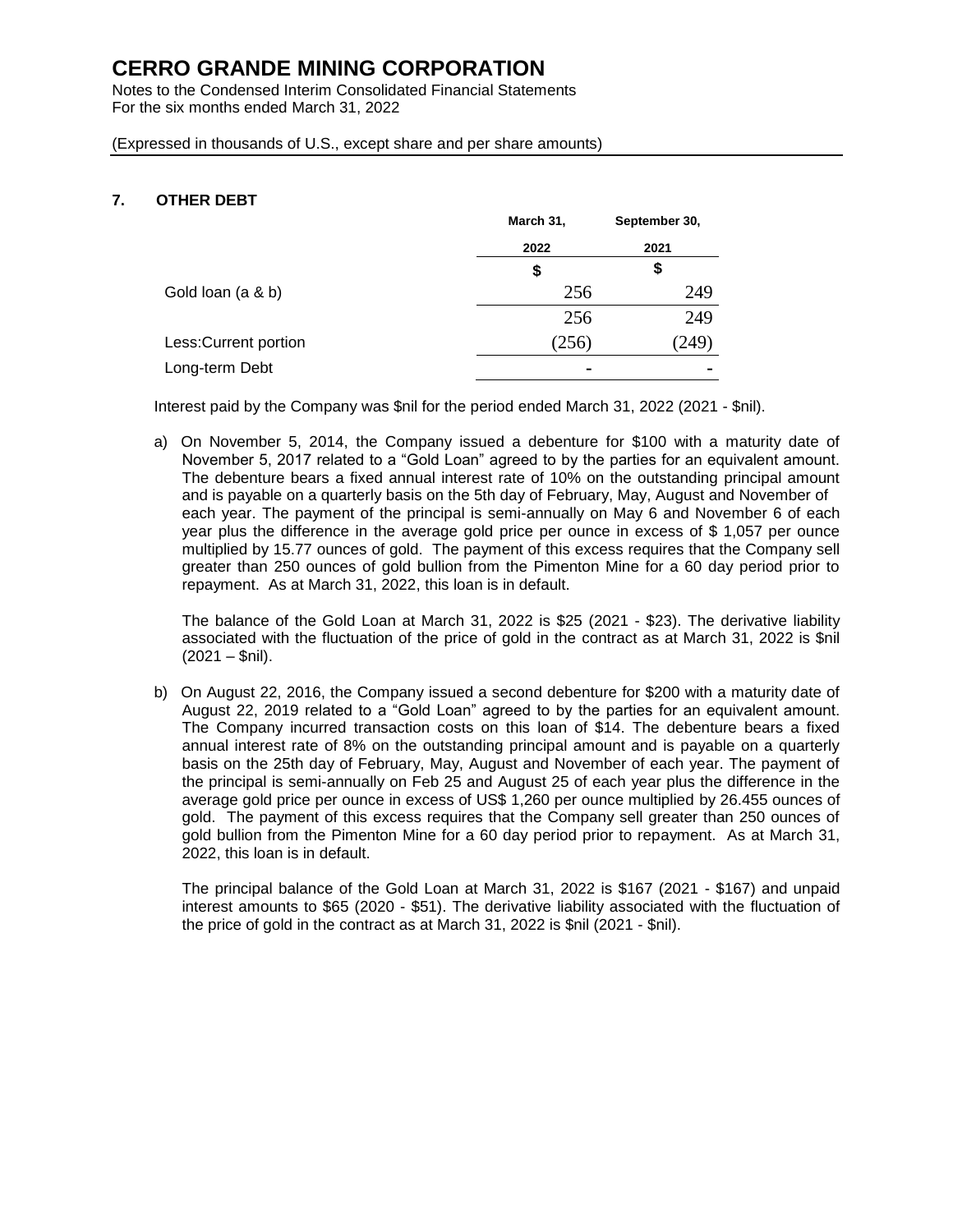Notes to the Condensed Interim Consolidated Financial Statements For the six months ended March 31, 2022

(Expressed in thousands of U.S., except share and per share amounts)

### **8. LONG TERM DEBT**

|                       | March 31, | September 30, |  |
|-----------------------|-----------|---------------|--|
|                       | 2022      | 2021          |  |
|                       | S         | \$            |  |
| Auromin               | 2,971     | 2,940         |  |
| Chañar Blanco         | 569       | 563           |  |
| Mario Hernandez A     | 32        | 32            |  |
| Derivative Liability  | 744       | 1,126         |  |
| <b>Total Payables</b> | 4,316     | 4,661         |  |

On February 20, 2020 three Debentures were issued in exchange for the cancellation of cash advances and other debt amounts (Note 14) made to the Company, by each of Mario Hernandez, who is also a director and officer of the Company, Compañía Minera Chañar Blanco S.A., a Company owned by Mario Hernández, and Compañía Minera Auromín Ltda., a Company owned by the Thomson family in the aggregate amount of \$3,787. The Debentures mature on February 20, 2025 and are non-interest bearing.

Mario Hernandez acquired a Debenture in the principal amount of \$34, Compañía Minera Chañar Blanco S.A. acquired a Debenture in the principal amount of \$604 and Compañía Minera Auromín Ltda. acquired a Debenture in the principal amount of \$3,149. The outstanding amount of principal for each Debenture is convertible into Common Shares at a conversion price (the "Conversion Price") equal to the greater of (i) CDN\$0.05 per Common Share, and (ii) the simple average of the closing price per Common Share on the Canadian Securities Exchange (or such other exchange on which the Common Shares may then be listed) for the 15 consecutive trading days period ending immediately prior to the date of the notice of conversion provided by the holder of the Debenture to the Company. On this basis, each of Hernandez, Compañía Minera Chañar Blanco S.A. and Compañía Minera Auromín Ltda. can acquire at their option, at any time after the date that is 180 days from the date hereof until maturity, up to 882,290, 15,680,601 and 81,807,694 Common Shares, respectively, upon conversion of the full amount of principal under their respective Debentures.

The Company may also, at its option, accelerate the conversion (the "Acceleration Right") of all or part of the outstanding principal at the Conversion Price, at any time if the closing price of the Common Shares on the Canadian Securities Exchange, equals or exceeds CDN\$0.15 per Common Share for a period of 20 consecutive trading days (the "Acceleration Period").

At February 20, 2020 as the conversion into common shares is not at a fixed share price, the equity conversion option derivative was fair valued at \$371 using the Black-Scholes pricing model using a share price of CAD\$ 0.005, expected life of 5 years, risk free rate of 1% and a volatility of 348%.

At March 31, 2022 the equity conversion derivative was revalued at US\$744 using the Black-Scholes pricing model using a share price of CAD\$0.010, expected life of 2.90 years, risk free rate of 1% and a volatility of 269%. Due to the change in fair value a revaluation adjustment gain of \$381 was recorded in the six month statement of loss and other comprehensive loss.

During the six month period ended March 31, 2022, the Company recorded an accretion expense of \$37 (2021 - \$37) relating to the debenture.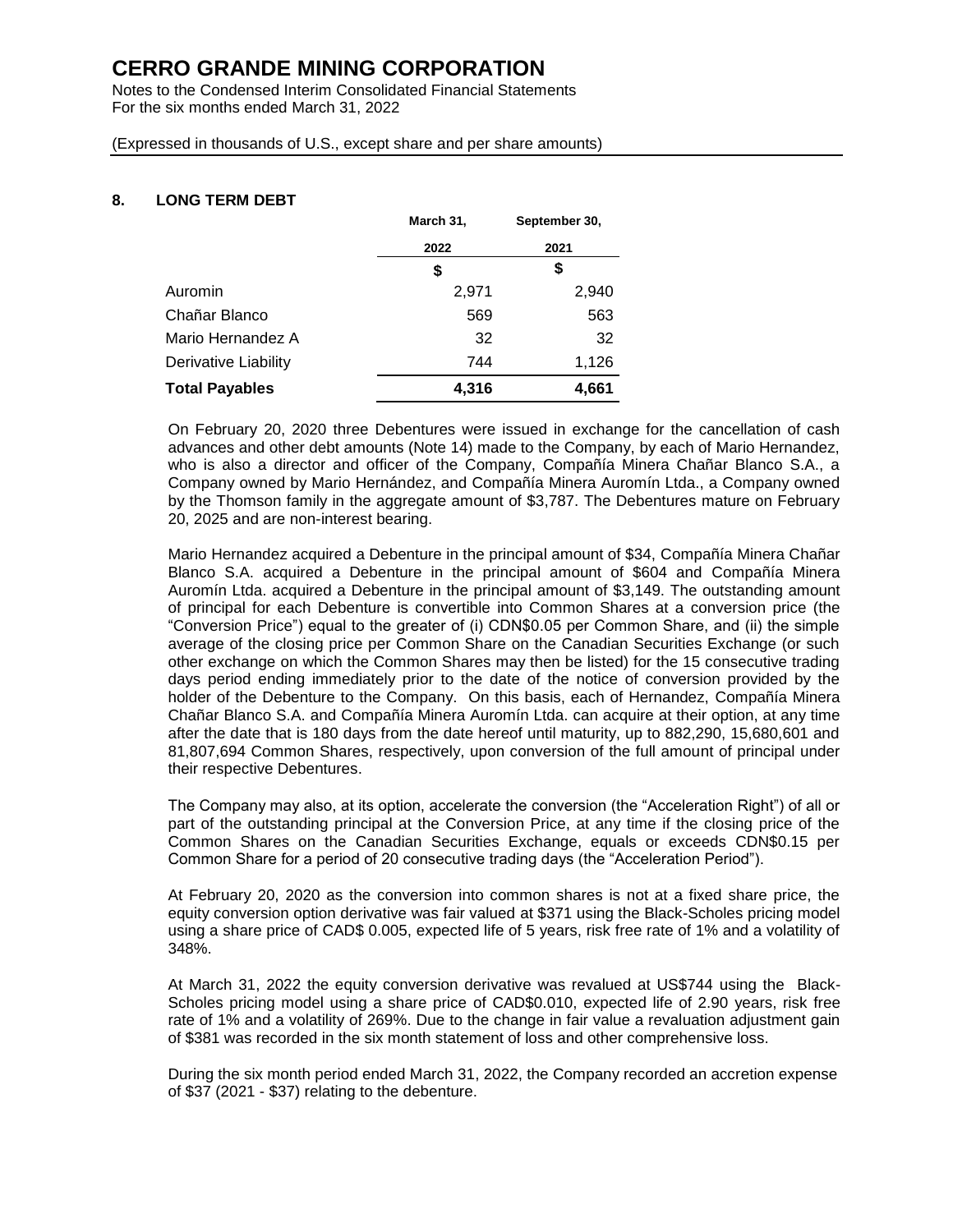Notes to the Condensed Interim Consolidated Financial Statements For the six months ended March 31, 2022

(Expressed in thousands of U.S., except share and per share amounts)

#### **9. SHARE CAPITAL**

|                              | Number of        |        |  |
|------------------------------|------------------|--------|--|
|                              | shares<br>Amount |        |  |
|                              |                  | S      |  |
| Balance – September 30, 2021 | 396,429,993      | 91,036 |  |
|                              |                  |        |  |
| Balance – March 31, 2022     | 396,429,993      | 91,036 |  |

#### **a) Authorized capital**

The authorized capital of the Company consists of an unlimited number of common shares, with no par value.

#### **b) Issued and outstanding**

- i) During the year ended September 30, 2021.
	- 44,055,102 common shares with a fair value of \$680 were issued in name of Tamidak, a company owned by the family of a former director and significant shareholder of the Company in payment of the first option of the APA agreement (Note 5).
	- On May 4, 2021, the Company issued 12,984,107 common shares to Stephen W. Houghton to settle amounts owing of \$517 relating to payments on his retirement as CEO of the Company, effective March 31, 2021. The fair value of the common shares was \$264 and the Company recorded a gain on settlement of debt of \$253. In connection with the settlement, the Company forgave \$318 in amounts owing to the Company from Mr. Houghton. Mr. Houghton continued as President and Director of the Company on a nonpaid basis until his death on August 2, 2021.
- ii) During the period ended March 31, 2022, there was no share capital activity

#### **c) Share option plan**

The Company has a share option plan (the "Plan") whereby, from time to time at the discretion of the Board of Directors, share options are granted to directors, officers, employees, certain consultants and service providers. The maximum number of common shares issuable under the Plan is 38,344,590 common shares and 5,000,000 common shares issuable under the share bonus plan, within the Plan, to eligible participants.

The aggregate number of shares which may be issued pursuant to stock options which remain outstanding shall not exceed 10% of the issued and outstanding shares. The Board of Directors determines the vesting period for each award granted under the plans at its discretion. The plan provides for a minimum term of 10 years for stock options.

The maximum number of shares which may be issued pursuant to the share bonus plan cannot exceed 2% of the aggregate number of shares issued and outstanding shares.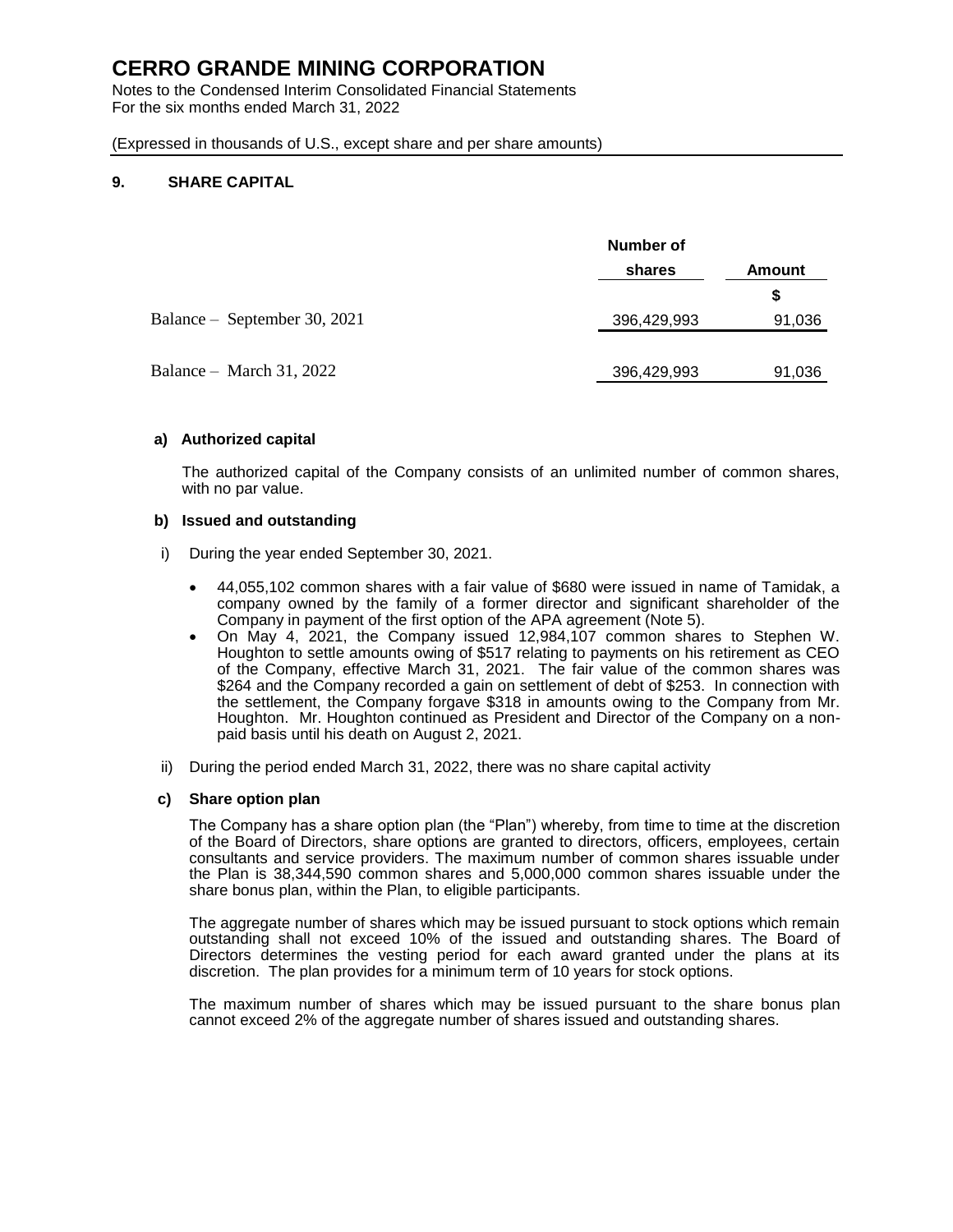Notes to the Condensed Interim Consolidated Financial Statements For the six months ended March 31, 2022

(Expressed in thousands of U.S., except share and per share amounts)

### **9. SHARE CAPITAL –** *(Continued)*

A continuity schedule of outstanding stock options is as follows:

|                                                    | Number of<br>options | Weighted<br>average<br>exercise price<br>CA\$ |
|----------------------------------------------------|----------------------|-----------------------------------------------|
| Balance - September 30, 2020                       | 9,049,000            | 0.03                                          |
| Expired March 22, 2021                             | (6,487,000)          | 0.02                                          |
| Balance - September 30, 2021<br>and March 31, 2022 | 2,562,000            | 0.05                                          |
|                                                    |                      |                                               |

Options outstanding as at March 31, 2022 are as follows:

| Number of<br>options | Weighted<br>average<br>remaining<br>contractual life<br>(years) | Weighted<br>average<br>exercise<br>price<br>CA\$ | <b>Options</b><br>exercisable |
|----------------------|-----------------------------------------------------------------|--------------------------------------------------|-------------------------------|
| 2,562,000            | 1.40                                                            | 0.05                                             | 2,562,000                     |
| 2,562,000            |                                                                 |                                                  | 2,562,000                     |

During the six month period ended March 31, 2022, the Company recognized a total of \$nil (2021 - \$nil) related to the vesting of options granted.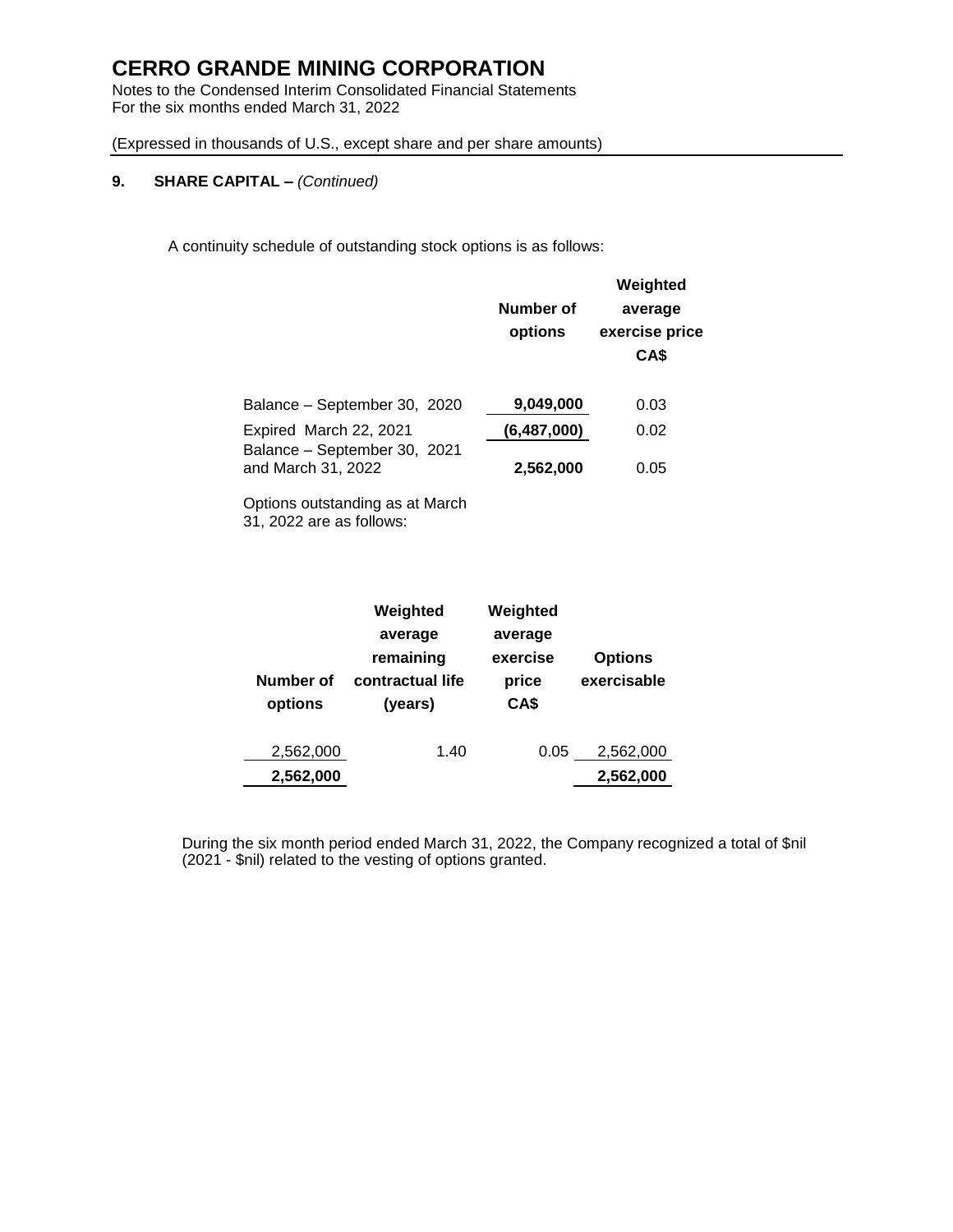Notes to the Condensed Interim Consolidated Financial Statements For the six months ended March 31, 2022

(Expressed in thousands of U.S., except share and per share amounts)

#### **10. SEGMENT INFORMATION**

In determining reportable operating segments, management reviews various factors, including geographic location, quantitative thresholds, and managerial structure.

The Company operates in one reportable operating segment, being the acquisition, exploration and development of mineral properties.

Geographic information is as follows:

| March 31, 2022                  | Canada | <b>Chile</b> | <b>United States</b> | <b>Total</b> |
|---------------------------------|--------|--------------|----------------------|--------------|
| <b>Pimenton Project</b>         |        | 680          |                      | 680          |
| <b>Total Non-current assets</b> |        |              |                      | 680          |
| <b>September 30, 2021</b>       | Canada | <b>Chile</b> | <b>United States</b> | Total        |
| <b>Pimenton Project</b>         | \$     | 680          |                      | 680          |
| <b>Total Non-current assets</b> | \$     |              |                      | 680          |

#### **11. RELATED PARTY TRANSACTIONS**

A company controlled by the Chief Financial Officer of the Company (the "CFO" and interim CEO and also a director) billed \$18 to the Company for accounting and administration services and \$18 for interim CEO services during the six months ended March 31, 2022 (2021 - \$20 and \$nil). Trade and other payables include \$16 in relation to such services at March 31, 2022 (2021 - \$15).

Due to related parties includes cash advances of \$1,376 from the estate of David Thomson, who was a former director and officer of the Company at March 31, 2022 (2021 - \$719). The cash advances bear no interest and have no specific terms of repayment.

As at March 31, 2022, the Company owes a total of \$213 (2021 - \$194) to directors for director's compensation. This amount is included in due to related parties.